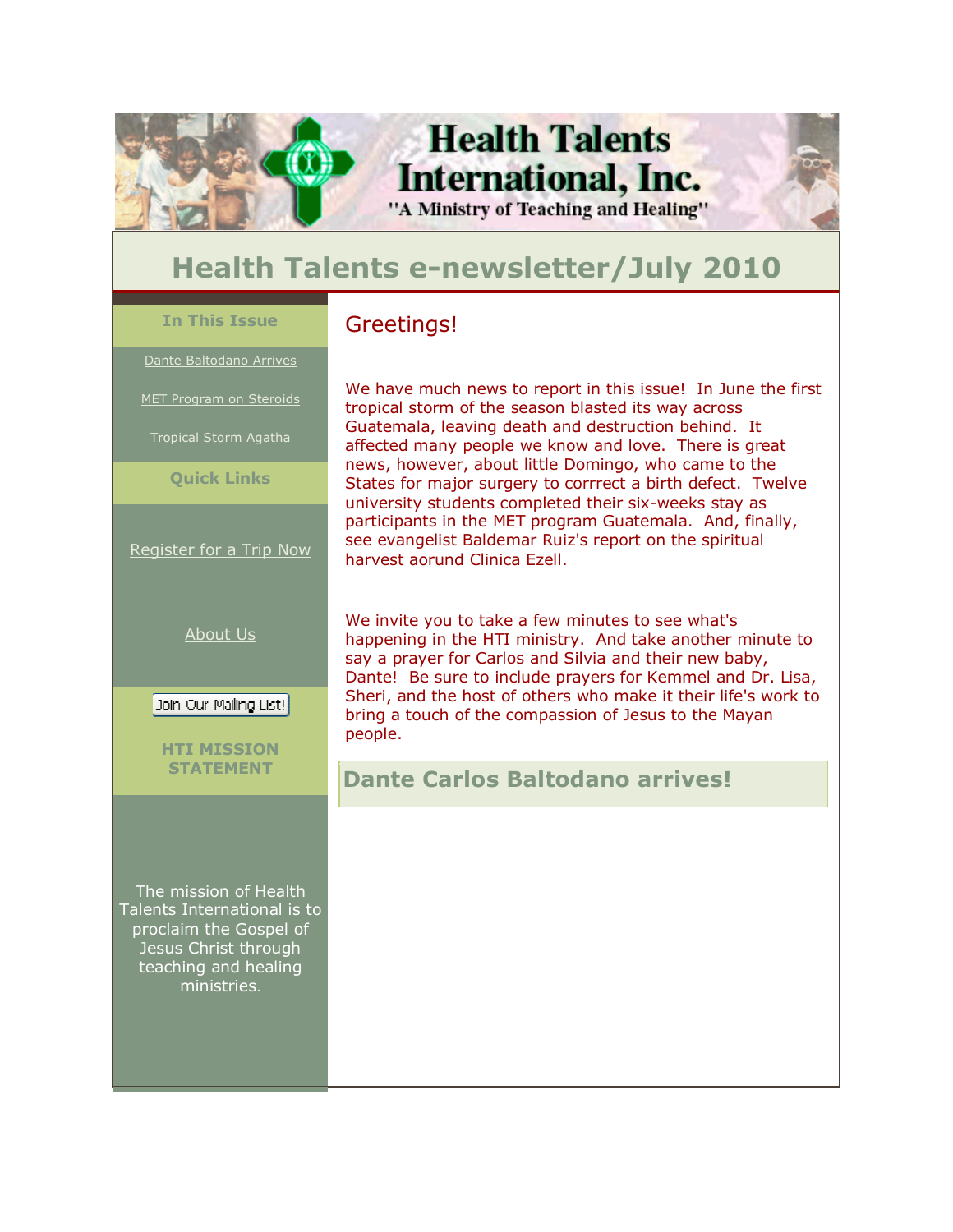

## **CONTACT US**

**Rick Harper, Ex Dir htirick@aol.com**

**Julie Wheetley juliecarmen@gmail.com** 

#### **MISSIONARY BLOGS**

**Kemmel & Lisa kemmelandlisa.blogspot.com** 



Carlos and Silvia announced that little Dante arrived safely into this world on Saturday, July 24, at 5 pm, weighing in a 7 lbs. 4 oz. Both mother and baby (and daddy) are doing better than fine!

## **MET Program...on steroids**

Health Talents sponsors the MET program each year to provide interested students a look inside a real-life medical evangelism ministry in a Third World Country. This year's students got a bit more than they bargained for. It began with Tropical Storm Agatha, which caused mudslides and flooding...then there were those pesky earthquake tremors, volcano eruptions and sinkholes! And, oh yes, the water lines washed away in some places, too.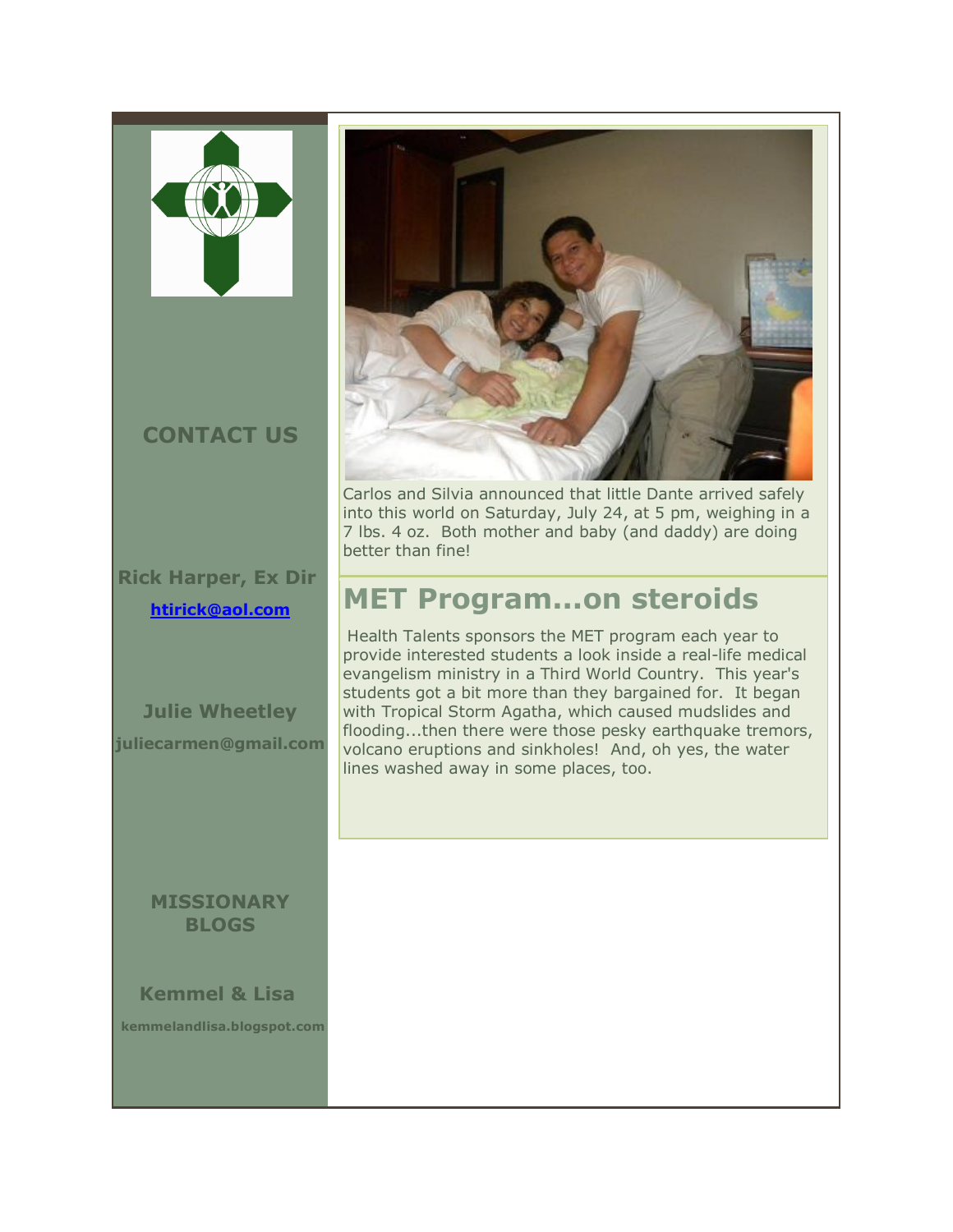**\*\*\*\*\***

 **Sheri Kretzschmar sheriinguate.blotspot.com**

## 2010 Clinic Schedule

**August 7-14 Gen/ENT/Plastic** 

**surgery** 

**September 4-11 Gen/Gyn surgery** 

**October 2-9 Gen/Gyn surgery** 

**November 3-8 Mobile Med/Dental**

**November 13-20 Eye Surgery** 

 **\* \* \* \* \*** 

**2011 Clinic Schedule** 



**MET students (Left side L-R): Andrea Kelly, Kate Huggins, Caleb Hancock, Sarah Jones, Amy Archer On top of sign: Garret Rampon and Nate Hurley, (Right side L-R) Amanda Bowers, Jay Green, Carrie Gentry, Andrea Jernigan, Michelle Healsey** 

They spent their first week in one-on-one language school in Quetzaltenango, then went to Clinica Ezell for orientation. By then, as Amy Archer said, "We were ready to begin...and had no idea what we were getting outselves into!" After that, the real fun began!

They were divided into two groups that alternated between working with Dr. Lisa Dunham and Dr. Josefina Lux in the Chichi area (Lisa and her husband, Kemmel, are former MET students themselves.) and Dr. Walter and Dr. David on the coast. Living conditions in Chichi were much more primitive than those in Chicacao, but both were reported as being "awesome!"

Their days were spent shadowing the medical team and doing lots of triage (weight, blood pressures, glucose testing, pregnancy testing, etc.) They even pulled a few teeth when they shadowed dentists, Drs. Silvia, Jessica Romano and Marcos Lux.

Despite the drama of their time in Guatemala, the students kept great attitudes, even as some of them spent some time in a shelter. Yes, the students came away feeling blessed to have had an incredible opportunity of witnessing medical evangelism up close and personal. And their efforts were rewarded by seeing God work in magnificant ways in very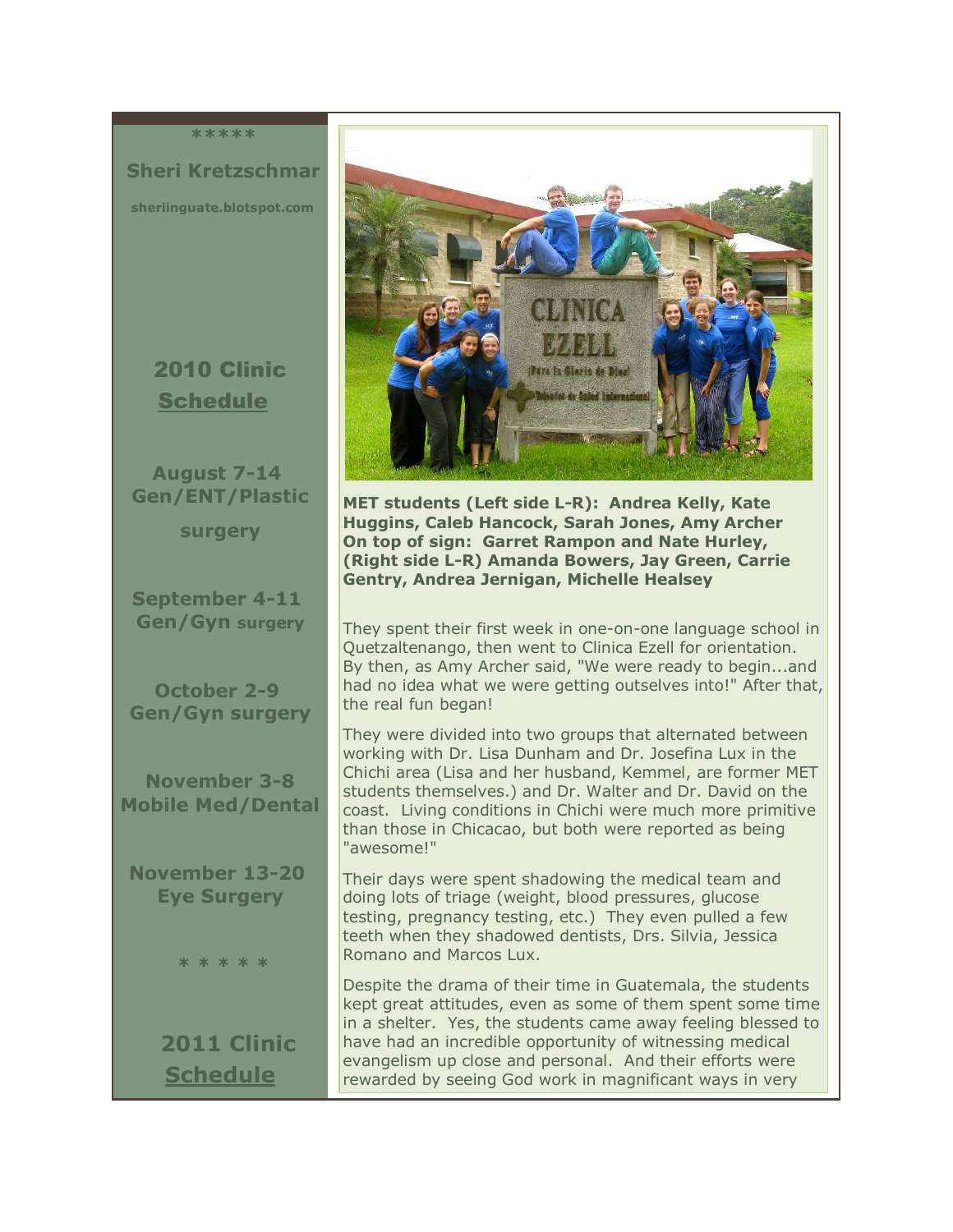|                                              | unusual circumstances.                                                                                                                                                               |
|----------------------------------------------|--------------------------------------------------------------------------------------------------------------------------------------------------------------------------------------|
| January 15-22                                | Thanks to any and all of you who helped make this                                                                                                                                    |
| <b>Gen/Gyn Surgery</b>                       | experience possible for them. MET can be truly life<br>changing.                                                                                                                     |
|                                              | Tropical Storm Agatha                                                                                                                                                                |
| <b>January 27-Feb 1</b>                      |                                                                                                                                                                                      |
| <b>Nica Mob Med/Dent</b>                     | The tropical storm hit the Chichicastenango area on May<br>28. Nurse Sheri Kretschmar describes her attempt to                                                                       |
| <b>Surgery</b>                               | venture out shortly after:                                                                                                                                                           |
|                                              | "As we tried to find a way to Patzite, the road was closed.<br>We tried another road but was told that it was closed farther                                                         |
| <b>February 5-12</b>                         | down the road. Manuel and I had walked down the road to<br>see how bad it wasand it was bad. I heard my name                                                                         |
| <b>Gyn/Plastics</b><br><b>Surgery</b>        | being called as we were walking and we met some of the<br>members of the church from Mactzul I. They told us that                                                                    |
|                                              | their house had collapsed, and they had lost<br>everything but were happy to be alive. The road was                                                                                  |
| <b>March 12-19</b>                           | totally washed away with water pouring over the mountain.                                                                                                                            |
| <b>Eye/Ortho Surgery</b>                     | Rick Harper reports that HTI has provided help for several<br>families whose homes were washed away in the Chichi area.<br>We also partnered with the school in Montellano on a food |
|                                              | drive to help storm victims in the coastal area near Clinica                                                                                                                         |
| <b>April 9-16</b>                            | Ezell. More help is need because with crops damaged by the<br>storm, the need is ongoing. Send your contributions to                                                                 |
| <b>Gen/Gyn Surgery</b>                       | Health Talents, PO Box 8303, Searcy, AR 72145 marked for<br>FLOOD RELIEF.                                                                                                            |
|                                              |                                                                                                                                                                                      |
| <b>June 4-11</b>                             | We are so thankful that God in his mercy protected our<br>students and the HTI team.                                                                                                 |
| <b>General Surgery</b>                       |                                                                                                                                                                                      |
|                                              |                                                                                                                                                                                      |
| <b>July 6-11</b><br><b>Mobile Med/Dental</b> |                                                                                                                                                                                      |
|                                              |                                                                                                                                                                                      |
| <b>July 16-23</b>                            |                                                                                                                                                                                      |
| <b>Eye Surgery</b>                           |                                                                                                                                                                                      |
|                                              |                                                                                                                                                                                      |
| <b>August 6-13</b>                           |                                                                                                                                                                                      |
| <b>Gen/ENT/Plastics</b>                      |                                                                                                                                                                                      |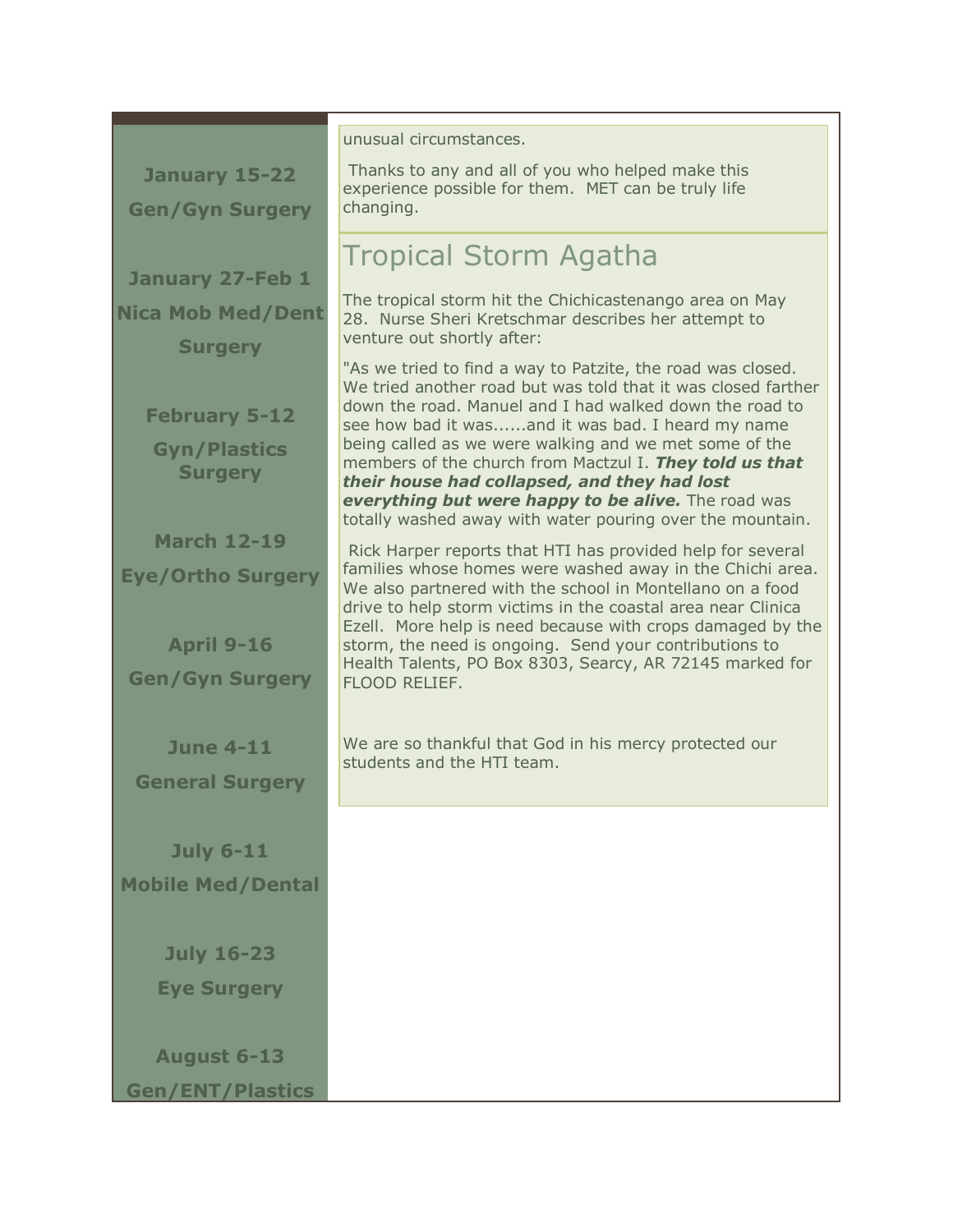#### **Surgery**

**September 3-10 Gen/Gyn Surgery** 

**October 1-8 Gen/Gyn Surgery** 

**November 2-7 Mob Med/Dental** 

**November 12-19 Eye Surgery** 



Mud-caked village in the aftermath of Agatha

### **Liittle Domingo**

**It has been a long, often harrowing road for Domingo and his family since May 25th when he and Catarina, his mother, flew to Austin, Texas, for surgery to repair his very serious birth defect in his skull. Here he is finally on his way home on July 6! His surgery was a success, his healing is coming along, and his mother is certainly glad to be taking him home to** 



**Xejuyup, Guatemala, where the entire community is waiting for him.**

**Thanks again to the legions of people in Austin, especially Dr. David and Karen Craig, who looked after and cared for Domingo and his mother while they were there. Thanks also to the hundreds of people around the country who prayed for him. His experience is a testament to the love in the hearts of people everywhere. The community in Xejuyup, Guatemala, will long remember this glorious reflection of the compassion of Jesus. We wish you well,**